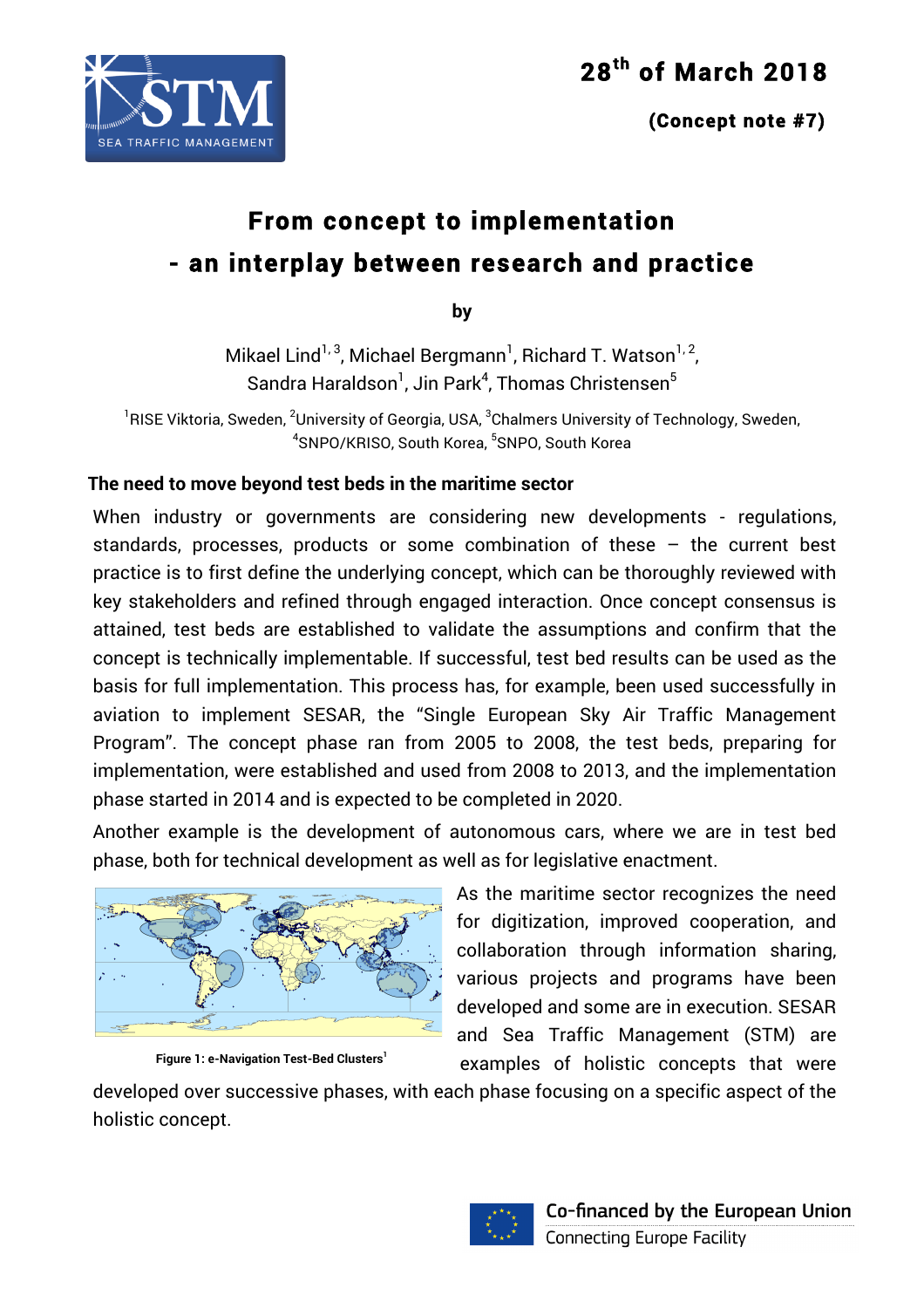

### **(Concept note #7)**

From the IMO e-Navigation Initiative, through projects like BLAST or MONALISA, various stakeholders have formed teams to develop concepts, intended to help the maritime industry to rapidly adopt and implement such innovations.

The last few years has seen various test beds executed in different regional maritime clusters to validate concepts and gain data on how to overcome technical, procedural, and administrative difficulties in implementing them (See Figure  $1^1$ ).

While this migration is a difficult and long-lasting process, the need to push towards implementation is paramount for success. Lessons in other markets show that those who lag in implementation of digital solutions or collaboration might not survive in the modern world. Kodak, for example, pioneered the development of digital photography, but failed to implement the innovation rapidly because it did not want to destroy its existing film-based product and services. Other firms seized the opportunity to destroy the film market with digital cameras, and Kodak was stranded with few customers for an old solution.

Maritime transport might be at a similar junction. Moving from concept to implementation of digitization, data sharing, and collaboration – in essence full utilization of maritime informatics – could be a matter of success or failure for some industry participants. Standstill, protection "the way we always have done it" and denying change as "we never did that" are typically poor survival strategies.

This concept note uses examples, Port Collaborative Decision Making (PortCDM) (initiated by the European Union), and the Maritime Connectivity Platform (MCP) (initiated by a series of EU projects in collaboration with Korean research and public organisations), illustrate the path from concept to implementation. Both, as key components of the concept of Sea Traffic Management (STM), are in various stages of implementation. STM is an example for how to create the new by building on the old paradigm of the maritime industry: Sail where no one sailed before and discover new ways to bring success to the maritime transport industry.

#### **Approach to informed concept development and concept validation**

The ultimate goal of bringing new concepts into application is to contribute to better practice. By engaging multiple stakeholders, new concepts can expand organizational boundaries and collaboration. This is especially the case for concepts utilizing

<u> 1989 - Johann Stein, mars et al. 1989 - Anna ann an t-Anna ann an t-Anna ann an t-Anna ann an t-Anna ann an t-</u>



 $1$  Bergman M. (2016) "e-Navigation Test-Bed Clusters", DGON-POSNAV, Germany, 2016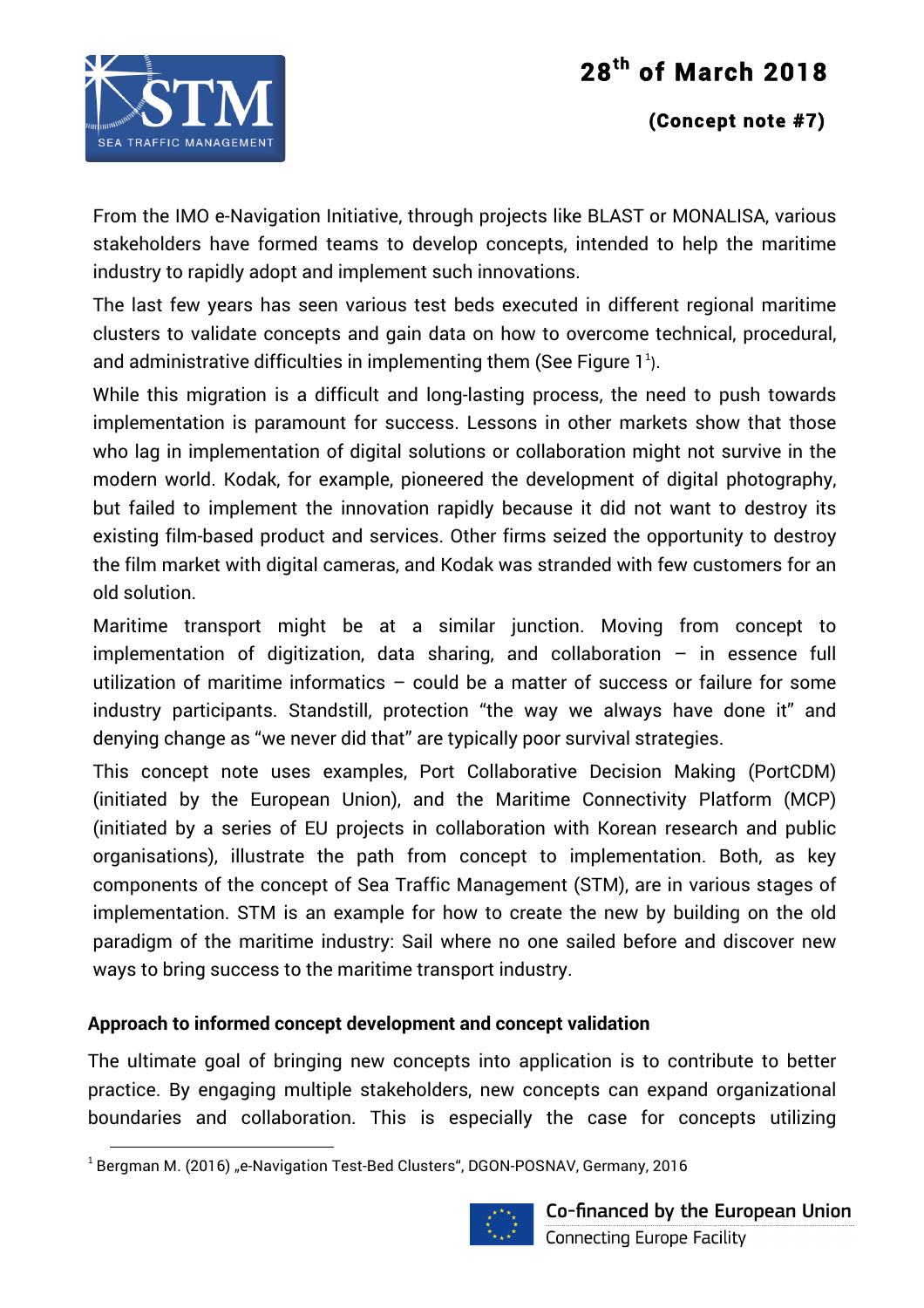



### **(Concept note #7)**

digitization. Naturally, new methods are typically proposed to respond to deficiencies in existing practices or to utilize new technologies or methods, such as digitization, for raising the productivity and efficiency of existing practices and increasing financial benefits and safety.

To propose new concepts, the focus needs to be on desired outcomes. A concept note relies on arguments that implementation of the proposed ideas will raise capital productivity. All businesses, including shipping, aim to create capital by converting it from one form to another or by making an existing form more valuable. For example, a ship (economic capital) creates economic capital by moving goods (economic capital) closer to the final purchaser. A TV set, for example, is worth more in retailer's showroom than in the factory warehouse. Concepts can have a transformative power by creating new opportunities for capital creation or improving the productivity of existing capital conversion processes.

At the same time, concepts might increase safety, protect the environment, and reduce costs. Thus, they can simultaneously preserve human and natural capital while increasing economic capital.

Concept development should be a highly iterative process, where we continually learn about the focal practice and potential innovations. In order for a concept to become a successful response to an existing practice, it is necessary for the concept to address a vision and a roadmap towards capital creation efficiency gains. To gain an understanding of how a concept might work in practice, there is need to demonstrate all or part of the concept. This helps decision makers to understand the implications of proposed changes as well as revealing human and organizational behaviour related to the practice addressed.

Within (maritime) informatics different approaches are applied to ensure that knowledge (and concepts) are of practical relevance, such as action and design research, in which:

- the concept developer is engaged as a change agent acting for the good of the organization(s) sponsoring the assignment.
- technical innovations representing (parts of) an emerging concept engage stakeholders to provide feedback on requirements. In an early stage of a concept development / implementation process, prototypes can demonstrate a concept's constraints and limitations and support its practical validation. Prototypes help cement current requirements and identify new ones.

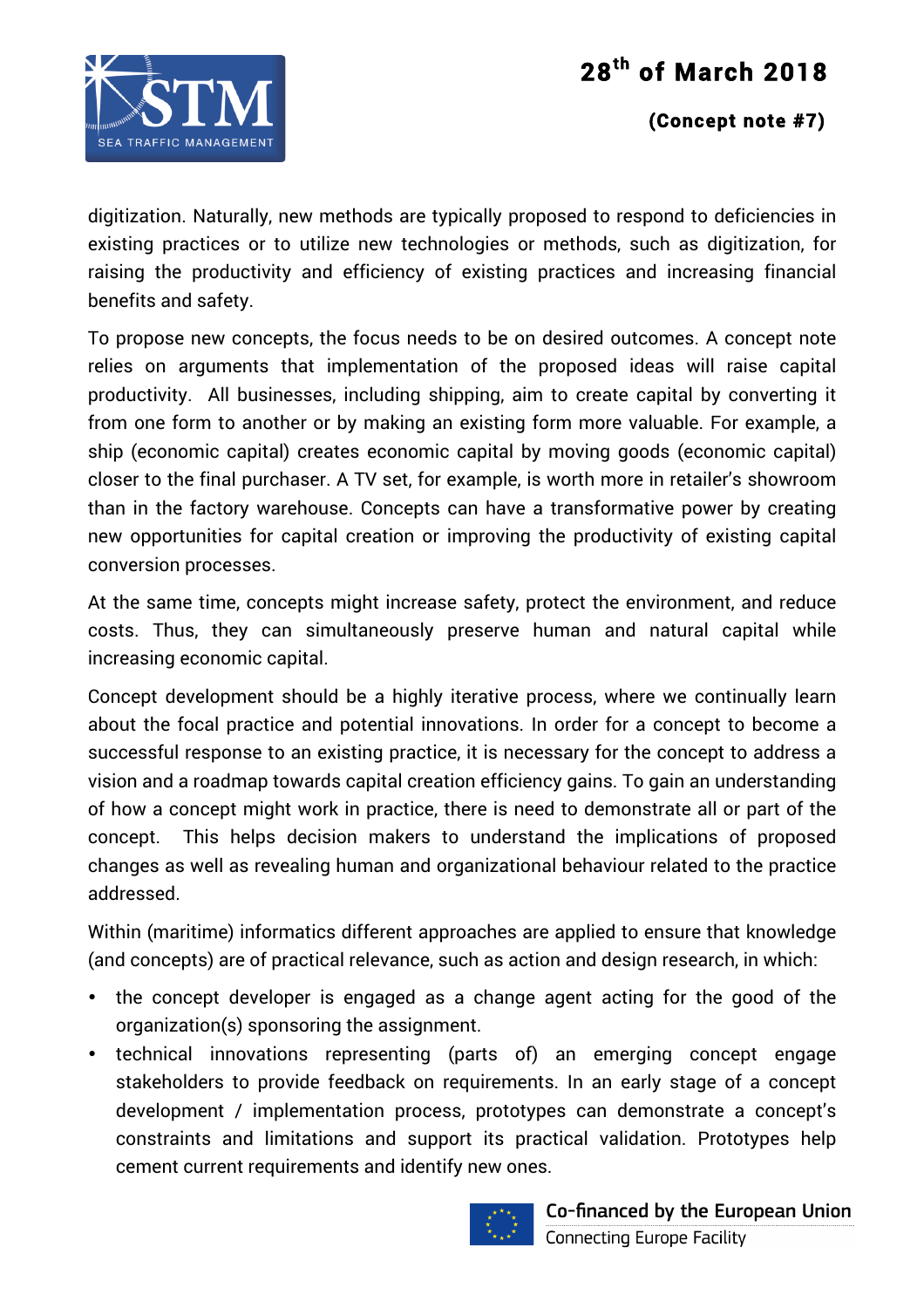

### **(Concept note #7)**

A concept should provide a concrete vision and holistic view of the problem. It should embrace values, procedures, goals and respond to deficiencies in existing practice and advance opportunities to improve them. It should be based on a well-founded knowledge of practice, facts, and sound business logic for productivity gains.

### **Exemplifying the process from concept to implementation**

Let's look at some relevant examples that illustrate the prior discussion: Port Collaborative Decision Making (PortCDM) and the Maritime Connectivity Platform (MCP), which are parts of Sea Traffic Management (STM) that originated from four interacting sub-concepts. These four sub-concepts (enablers) followed the same phases of definition, validation, and implementation in which different strategies were adopted to realize each phase. The first initiative was in 2009 (MONALISA 1.0), which defined and demonstrated the voyage management sub-concept. MONALISA 2.0 introduced flow management as a new sub-concept building on the RTZ format, an outcome of the same project. MONALISA 2.0 also took a holistic stance in defining STM with its different enablers; voyage management, flow management, PortCDM supported by a maritime digital infrastructure, Sea System-wise Information Management (SeaSWIM), which had components of the MCP. All these components were then brought into the STM validation project, with its approach to validation of the different enablers in isolation and also from a holistic point of view in an integrated manner. The different parts of STM followed a similar procedure in going from concept definition to implementation, but the different sub-concepts are at different maturity levels. When pursuing implementations of this magnitude with their wide geographical spread and large scope, different parts of a concept will naturally be at different levels of maturity. As revealed through the emergence of the STM concept, we see the following actions have been pursued for the different sub concepts:

- Concept innovation based on scientific foundations and in intense interaction with practice
- Use of demonstrators in authentic settings for concept validation
- Use of simulators for concept validation $2$

<u> 1989 - Johann Stein, mars et al. 1989 - Anna ann an t-Anna ann an t-Anna ann an t-Anna ann an t-Anna ann an t-</u>

- Engagement in establishing a digital environment through the MCP
- Procurement, as one strategy, for implementation

 $^2$  This effort also paved the way for the establishment of The European Maritime Simulator Network (EMSN)

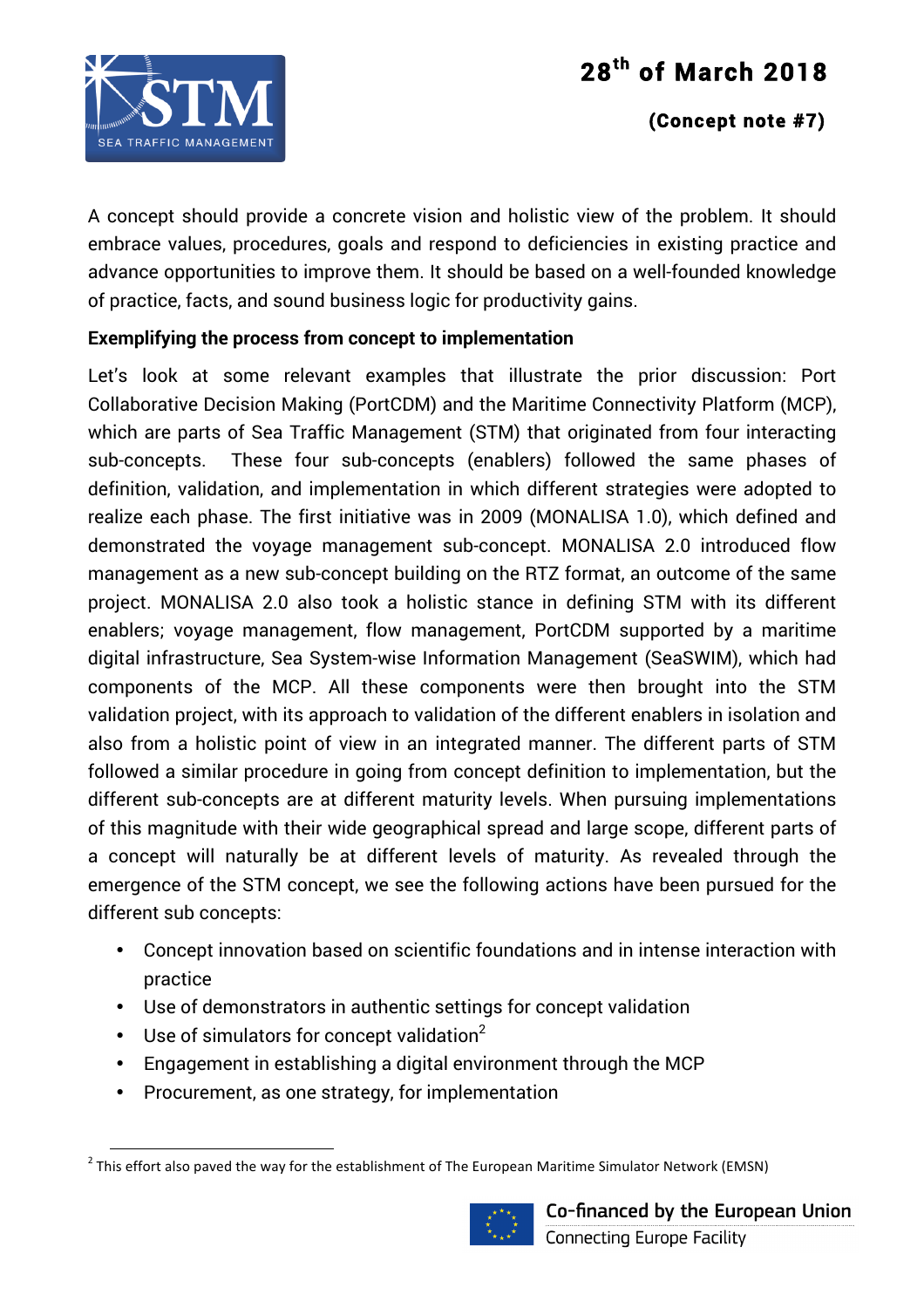



• Industrial partnerships for supporting the implementation of products building on the different enablers of STM

These actions matured the different concepts for implementation. In the following section PortCDM and the MCP are used as illustrative examples to discuss how the journey has been pursued to advance concepts to their current maturity level and also to elaborate on which actions should be pursued to achieve the next level of maturity.

### **Introducing Port Collaborative Decision Making (PortCDM)**

PortCDM was introduced into the maritime sector to improve the productivity of a port call. It is one of the enablers of Sea Traffic Management (STM) concept introduced within MONALISA 2.0 to meet the demands of efficient, safe, and environmentally sustainable sea transport berth-to-berth. This followed the need for ships to be able to communicate with a port for just-in-time arrivals and ensure that the right capabilities were established to serve ships transitioning from voyage management, one of the enablers of STM demonstrated in MONALISA 1.0 (2009-2012).

After the initial definition of PortCDM within MONALISA 2.0 (2013-2015), the idea was demonstrated at the ports of Gothenburg and Valencia. This paved the way for a larger demonstration effort within the STM Validation project (2015-2018), the largest ever enavigation project. During this project, PortCDM has been further validated and refined to meet the desires and demands identified by the shipping and port communities.

PortCDM focuses upon standardized collaboration, on operational and technical levels, to create a common situational awareness within four interaction areas (ships and port, between ports, between port call actors, and between ports and hinterland operators). Among other deliverables, PortCDM introduced a proposed port call message format for sharing spatial-temporal planning and actual data among these four interaction areas. The development of this format has been substantially informed by use of the PortCDM demonstrator, a prototype that enables stakeholders to explore the use of PortCDM and give feedback. Successively, more and more features have been built into the demonstrator, and thereby informed concept development, bringing the demonstrator to an appropriate technology readiness level for achieving an industrial uptake during the implementation phase.

During the STM Validation project, different industrial players, both as potential customers and providers, have shown a strong interest in PortCDM. A major concern, however, is to ensure a robust governance structure that ensures efficiency gains from

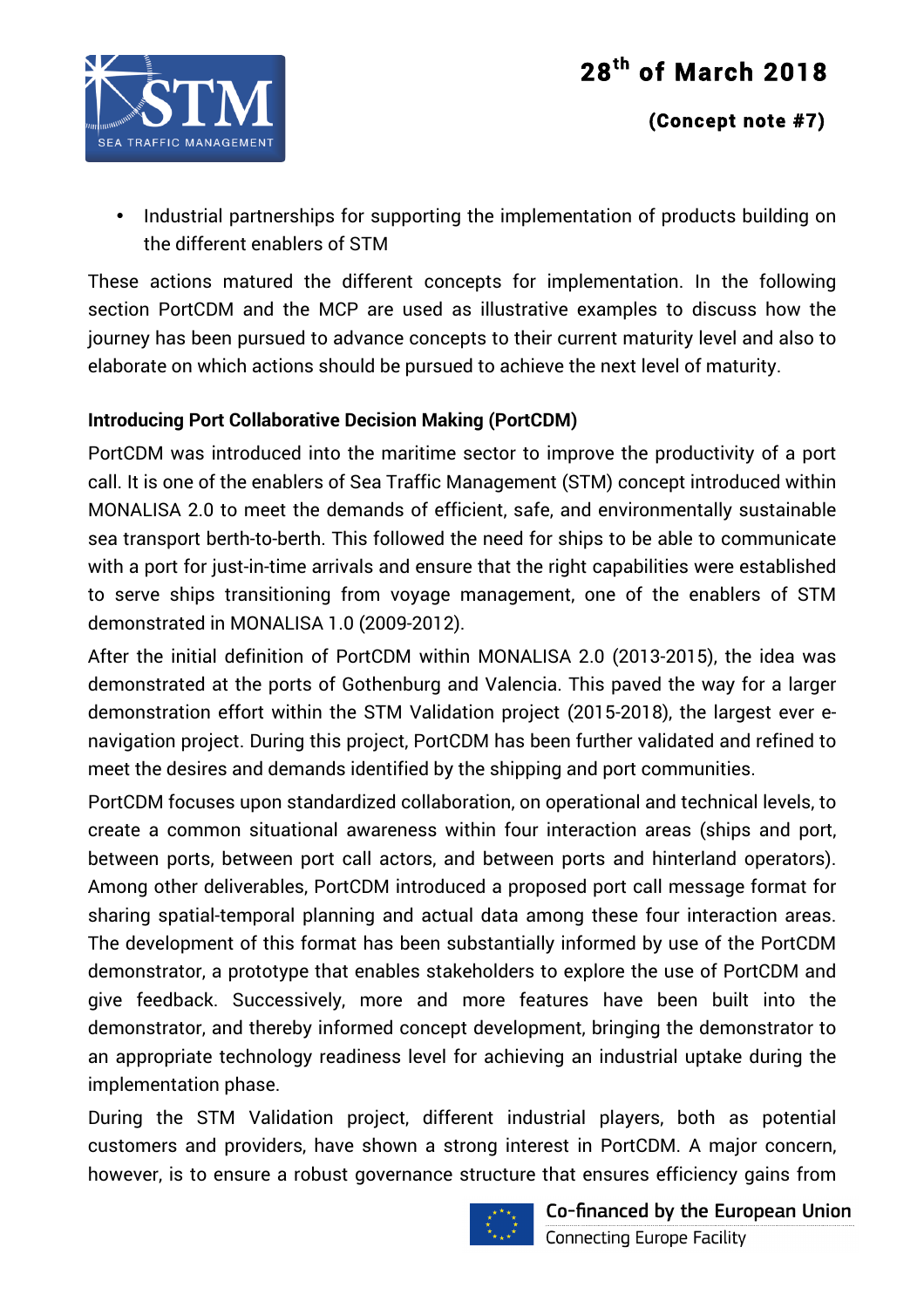

### **(Concept note #7)**

the solutions developed and produced, Also, it should verify that expected benefits are highly future proof and internationally adaptable. As part of the work packages of the STM Validation project, an international PortCDM council, with representatives from many large organizations (associations, authorities, ports, and industrial players), was established.

### **Introducing the Maritime Connectivity Platform (MCP)**

The birth of the MCP dates back to the EU project, EfficienSea (2009 – 2012). This was one of the first large projects to focus on e-navigation, as conceived by the IMO a few years earlier. The philosophy of the project was that e-navigation would have a huge impact on the maritime domain and all its stakeholders. Therefore, the aim of the project was to begin early development of e-navigation in order to prepare its participating organisations for this change, and to facilitate the actions required to harvest the benefits of e-navigation as early as possible.

During the course of the project a number of different prototype e-navigation services were developed, as was an E-navigation Prototype Display (EPD) for using these test services.

During this work of practical development and promulgation of prototype e-navigation services, it was realised, that in order for e-navigation to be efficiently implemented world-wide, a global communication framework was needed. This was the clue to the concept of the MCP (or the Maritime Cloud as it was initially called). A description of the MCP can be found at www.maritimeconnectivity.net.

After the end of the EfficienSea project, the development of a prototype instance of the MCP was included in new projects focusing on e-navigation, most notably the ACCSEAS project and MONALISA 2.0 project with collaboration with KRISO (Korean Research Institute of Ships and Ocean Engineering) and KMOU (Korean Maritime and Ocean University). At this phase, the MCP was also proposed as the operational part for the interoperable digital infrastructure to be used in the test beds in the forthcoming STM validation project.

The next big step in the evolution of the MCP was the establishment of three large projects; the EfficienSea2 project (EU), the STM Validation project (EU) and the SMART Navigation project (South Korea). From the beginning, it was decided that all projects would base their services on the MCP and that they would collaborate on the development of the MCP. This brought the MCP to a very mature state as an advanced

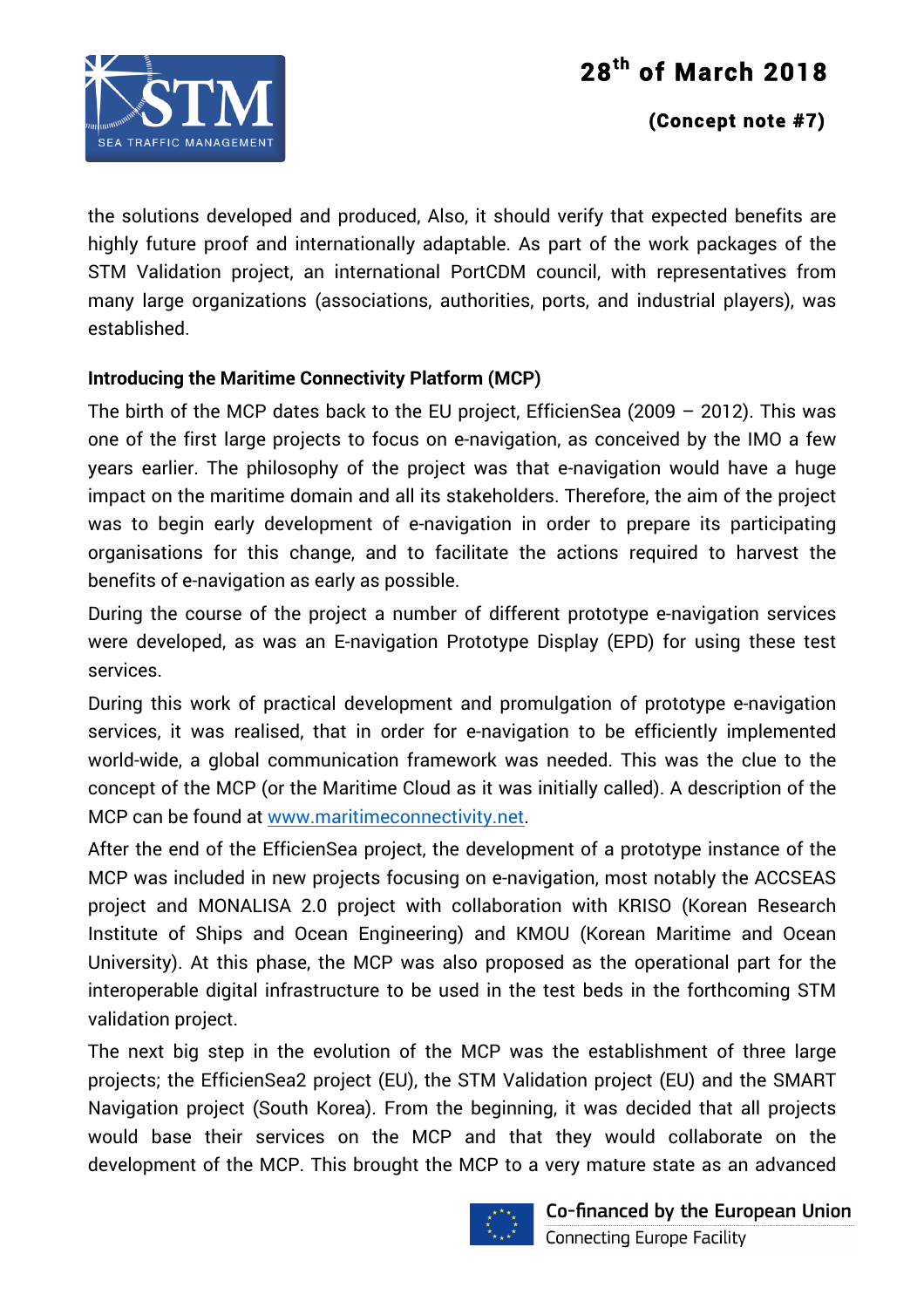

### **(Concept note #7)**

prototype global testbed for e-navigation services. Stakeholders outside the projects (such as China MSA and Australian AMSA) were also given access in order to make experimental developments of e-navigation services on the platform.

Having achieved prototype maturity, the next inevitable and most difficult step is making the MCP operational. At the highest level, this requires two things to be in place;

- 1. An operational instance of the MCP
- 2. A trustworthy governance structure for the MCP

As the project owner of the SMART Navigation project and a strong supporter of the MCP, the Ministry of Oceans and Fisheries of Korea (MOF) has vowed to establish an operational instance. Furthermore, members of international organisations (such as IALA, CIRM and BIMCO) will be invited to get access to this MCP instance, thus opening of for the possibility of the MCP becoming the de-facto platform for information exchange and service provision in the maritime domain (i.e. e-navigation, e-maritime and beyond).

Governance has been to a topic of many difficult discussions over the years. Several organisational constructions for taking over the governance of the MCP after the aforementioned projects, has been proposed. Different ambition levels have been discussed, ranging from forming a MoU between organisations dealing with the MCP, to establishing a MCP foundation or getting an existing international organisation to take the responsibility. The organisations behind the platform have decided to aim for the establishment of a consortium as a practical and feasible compromise of these different possibilities. It is the intention to form the consortium with a structure similar to the World Wide Web consortium (W3C).

It is planned that in 2018, both an operational MCP instance and the MCP consortium (MCPC) will be established.

### **From concept definition to implementation – an interplay between research and practice**

As can be revealed from the two cases, there are some necessary efforts to advance concepts towards implementation. In both cases the research conducted has been influenced by:

• innovation on scientific foundations, engagement with practice through action and design research, and

implementing concepts in concert with intense interactions with customers and suppliers reporting the effects of putting concepts into practice in testbeds

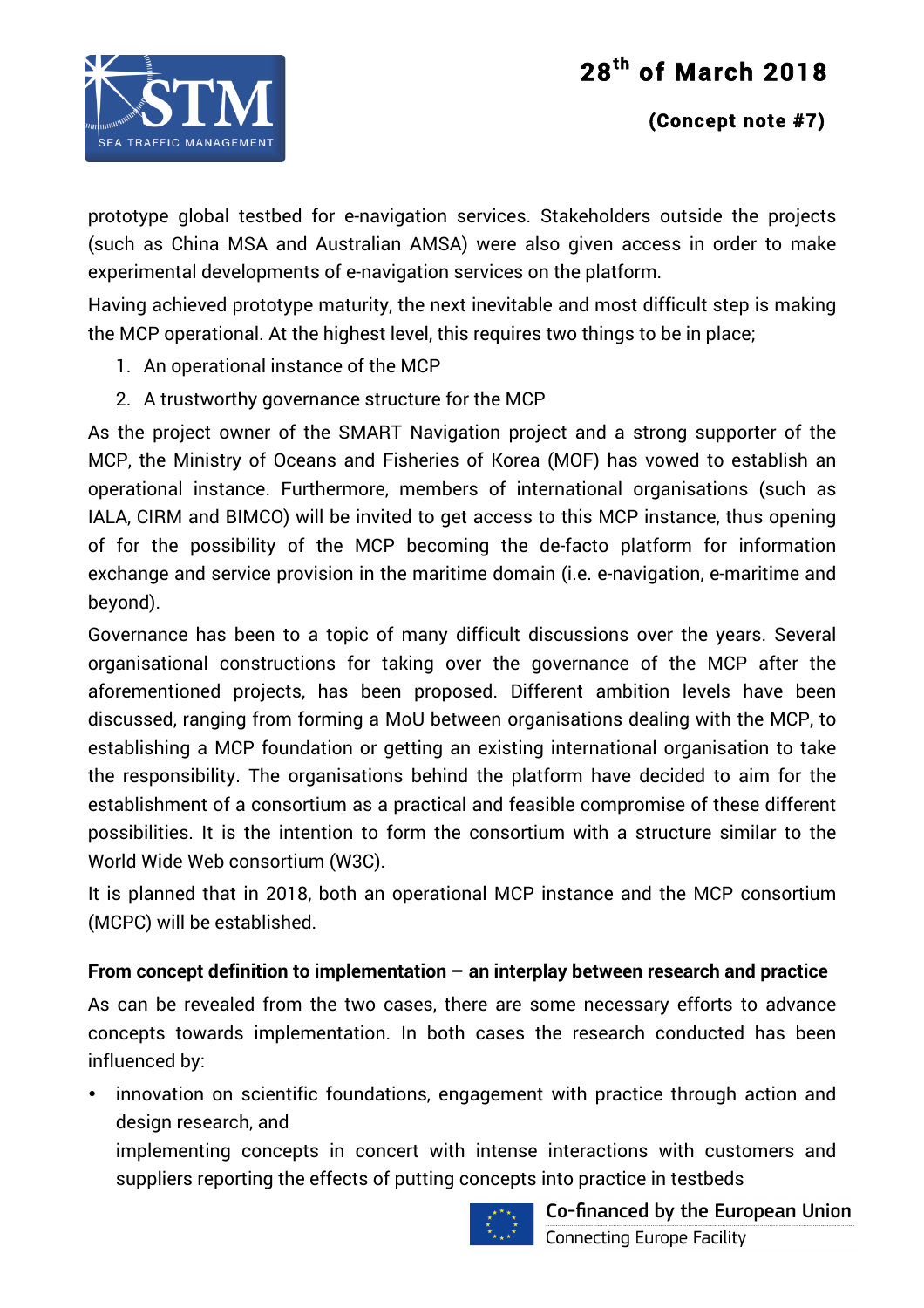

### **(Concept note #7)**



The two cases show how arguments have been provided for the different concepts by a strong engagement by research organizations. These initiatives can be divided into five phases (see the figure 2 on left).

As shown in the figure, it is appropriate for a research organization to undertake a

driving role in the beginning and a more advisory and evaluative role at the end of a project following different phases. These phases constitute the definition/validation/ implementation effort, in which different actions are taken and adopted for bringing the Sea Traffic Management concept into practice.

A crossover occurs when research and the practice shift roles. The research champion hands over the responsibility to the practice, and it then explores new capital creation opportunities provided by elaborating the concept or associating it with other concepts. In this phase, it is also important that structures are created to create long-term assurances for key stakeholders and developers. The MCPC and the international PortCDM council are two examples of such institutions. In the table below, actions pursued and planned for are captured for each of the two cases. The different phases are related both to "Technical Readiness Levels" (TRL) as well as "Operational Readiness Levels" (ORL). Both in combination define the phases or maturity levels PortCDM and the MCP pass through during their implementation.

| <b>Phase</b>                              | <b>PortCDM</b>                                                                                                                      | <b>MCP</b>                                                                                                                                                                                                                                     |
|-------------------------------------------|-------------------------------------------------------------------------------------------------------------------------------------|------------------------------------------------------------------------------------------------------------------------------------------------------------------------------------------------------------------------------------------------|
| Phase 1:<br>Initiation &<br>definition    | Definition and first demonstration in<br>MONALISA 2.0 (2013-2015)                                                                   | Concept coined and described at the end of the<br>EfficienSea2 project around 2011.                                                                                                                                                            |
| Phase 2:<br>Demonstration<br>& validation | Validation by use of a demonstrator in<br>authentic settings and concept<br>refinement in STM Validation project<br>$(2015 - 2018)$ | First prototype developed, tested and demonstrated<br>in ACCSEAS and MONALISA 2.0 projects and in<br>collaboration with KRISO (Korean Research Institute<br>of Ships and Ocean Engineering) and KMOU (Korean<br>Maritime and Ocean University) |

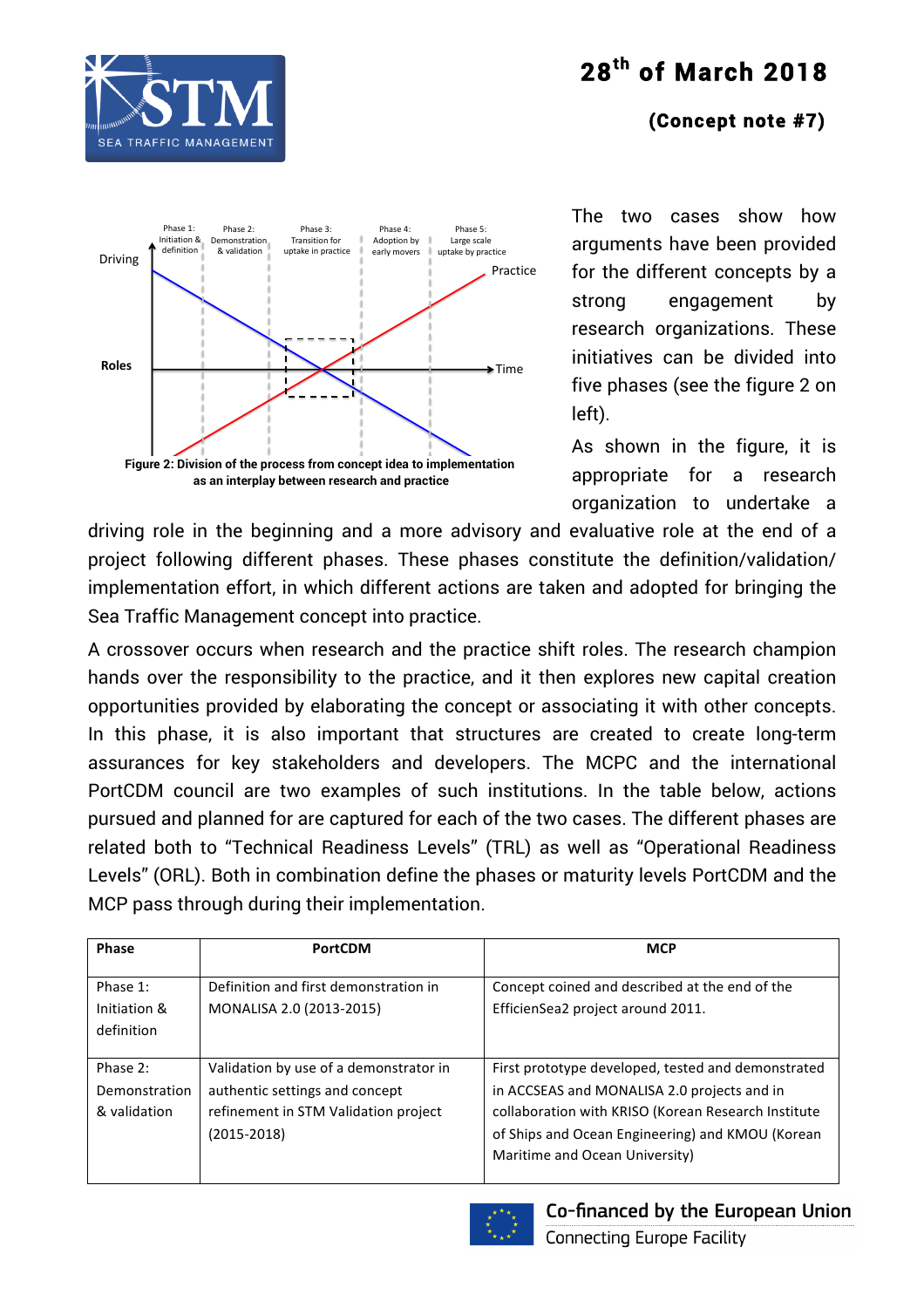



R

### **(Concept note #7)**

| Phase 3:<br><b>Transition for</b><br>uptake in<br>practice | Establishment of International PortCDM<br>council, standardization of the port call<br>message format (S-2xx), early adopters<br>showing interest (2017-2018)                                                                                                                                                                                                                     | Establishment of the MCDF (Maritime Connectivity<br>platform Development Forum). This forum consisted<br>of partners/organizations collaborating on the<br>development of the MCP within three projects;<br>EfficienSea2, STM Validation project and the SMART<br>Navigation project. A mature prototype of MCP was<br>developed in this phase as part of a global digital<br>maritime testbed. |
|------------------------------------------------------------|-----------------------------------------------------------------------------------------------------------------------------------------------------------------------------------------------------------------------------------------------------------------------------------------------------------------------------------------------------------------------------------|-------------------------------------------------------------------------------------------------------------------------------------------------------------------------------------------------------------------------------------------------------------------------------------------------------------------------------------------------------------------------------------------------|
| Phase 4:<br>Adoption by<br>early movers                    | First industry players are building tools<br>based on the concepts developed so far<br>and plan to update those as soon as more<br>details are agreed upon.<br>First ports are working on implementing<br>the PortCDM concept.                                                                                                                                                    | Establishing the Maritime Connectivity Platform<br>Consortium (MCPC).<br>Implementing MCP Infrastructure on a limited scale.                                                                                                                                                                                                                                                                    |
| Phase 5: Large<br>scale uptake<br>by practice              | Expectation is that IALA will adopt a S-2XX<br>standard for Port Call Messages. IEC is<br>considering referencing this standard in<br>IEC standards. This will enable broad scale<br>implementation in tools for ship and<br>shore. At the same time it is expected<br>that more ports will engage in PortCDM<br>through the provision of different<br>solutions by the industry. | Possibly establishing the Maritime Connectivity<br>Platform Foundation or having an existing<br>international organization taking over the MCP, if<br>deemed beneficial or necessary.<br>Implementing MCP Infrastructure for international<br>use.                                                                                                                                              |



In figure 3, the concept development process is elaborated from the identification of different needs toward qualifying the concept as contributing to new opportunities of capital creation in practice. Demonstrators in authentic settings (such in test beds) are highly important to both

**Figure 3: Continuous development of concepts informed by the use of demonstrators in authentic settings and needs from the adoption in practice**

provide interest and arguments for an uptake by the practice. A testbed is a real-life environment in which actors collaborate to test concepts. A demonstrator is a software prototype of concepts under testbed validation.

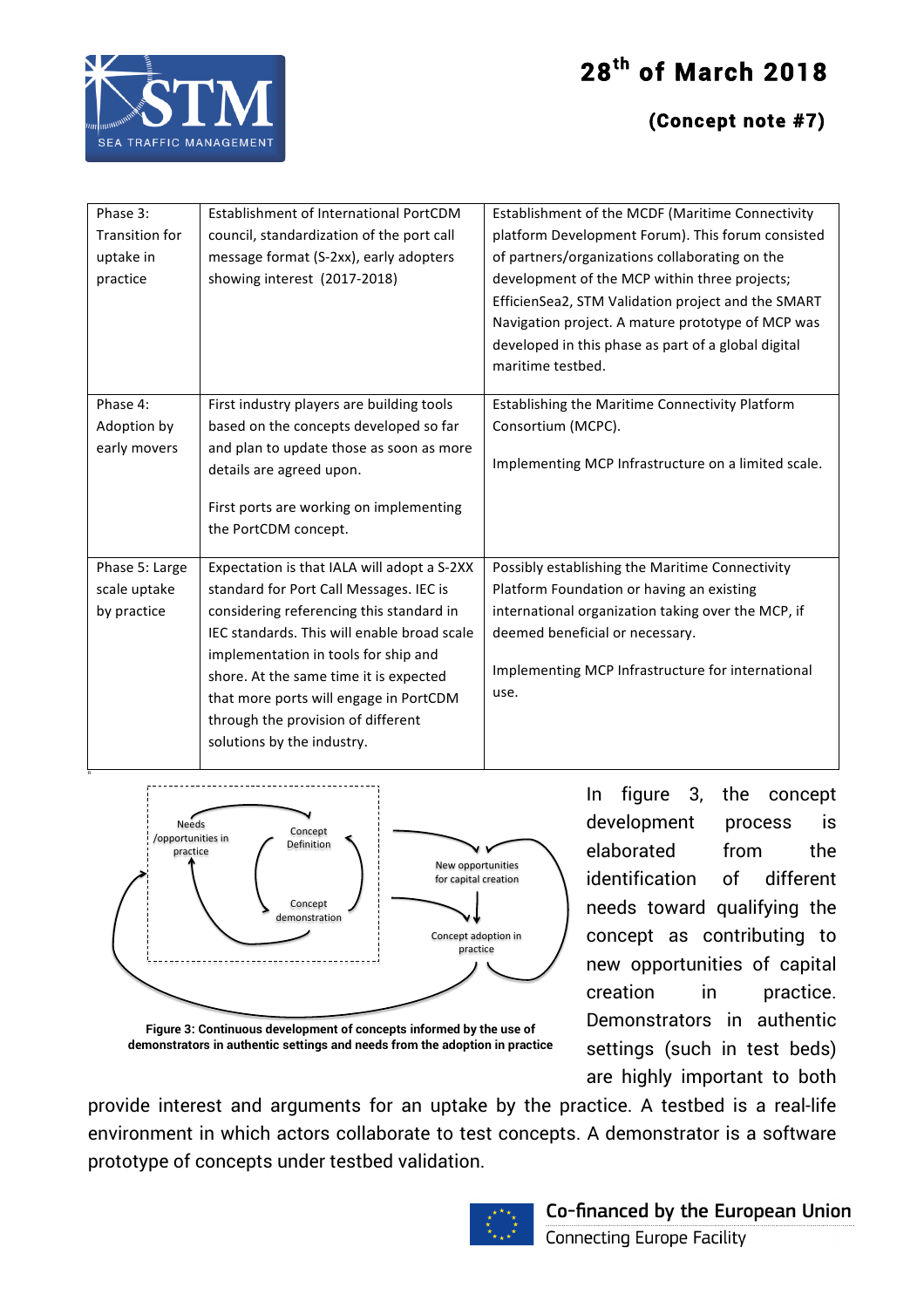

#### **(Concept note #7)**

The process of this integrated interaction between concept development, identifying the needs and opportunities in practice, and concept demonstration informs further development of the concept until there is a sufficiently robust argument for concept introduction. Many times, demonstrator development is done to generate a level of technology readiness level (see table above) for practice to take over and bring forward by its own resources. At the point when the concept is adopted in practice, it also becomes highly important that the integration between research and practice is kept alive for the continual concept refinement. This would be pursued in roles such as the practice providing feedback on use to research as well as research taking an advisory role to organizations that adopts the concept.

#### **Final words – innovation through concept development**

PortCDM, and the MCP, as concepts, would not have been accepted by industry if they did not meet their requirements and create value by improving capital productivity. Both have now sufficiently progressed so that industry is encouraged by their further possibilities. This enhancement in maturity of the two concepts is necessary to enable the realization of synchronization between the different pieces of STM.

The concepts discussed have established a sufficiently solid foundation to encourage the transition to the next phase. Even in the latter phases there will be a need to continue the interplay between research and practice. As one example, inspired by other actions for moving STM towards implementation such as when bridge simulators were used, there is an opportunity to enable ports to explore PortCDM's impact before making major investments. If we were to build a port simulator and use AIS data related to a port as input, we could simulate different rules for operating a port's services and assess productivity changes. Port operators could participate in joint simulations, so they can learn the impact of their decisions on other actors. Rules tested would be grounded in theory related to logistics and constraint management to make simulation testing efficient and fruitful. Another area of further concept development is expansion towards hinterland operations as well as adopting the same concept for other modes of transport / transportation hubs. Moving PortCDM forward in this manner is another illustration of how the roles of research and practice can vary over time to continually strive for efficiency, sustainability, and safety in maritime transport berth-to-berth.

Within the MCP, a similar interplay between research and practice will be exercised in the future. This will be particularly visible because the different modules of MCP are at different maturity levels. Thus, some modules will still have a heavier research